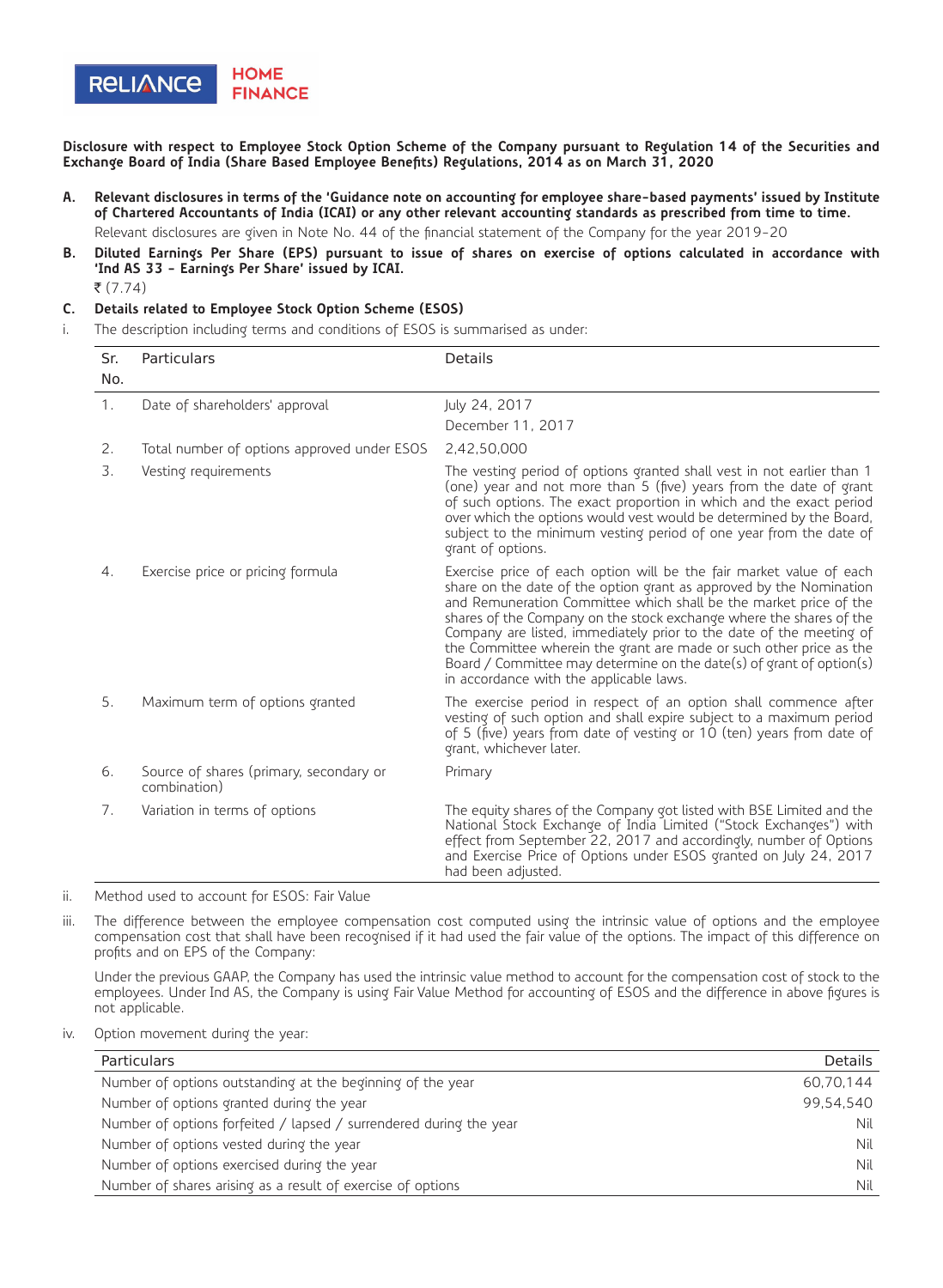

| <b>Particulars</b>                                                                            | <b>Details</b> |
|-----------------------------------------------------------------------------------------------|----------------|
| Money realised by exercise of options (INR), if scheme is implemented directly by the Company | Nil            |
| Loan repaid by the Trust during the year from exercise price received                         | Not Applicable |
| Number of options outstanding at the end of the year                                          | 1.60.24.684    |
| Number of options exercisable at the end of the year                                          | Nil            |

v. Weighted-average exercise prices and weighted-average fair values of options for options whose exercise price either equals or exceeds or is less than the market price of the stock and description of the method and significant assumptions used during the year to estimate the fair value of options:

Exercise Price of options is equal to the Market Price.

| Date of Grant                                      | April 24, 2019 |
|----------------------------------------------------|----------------|
| Weighted Average Fair Value (in $\bar{\tau}$ )     | 12.57          |
| Weighted Average Exercise Price (in $\bar{\tau}$ ) | 27.00          |

vi. Employee wise details (name of employee, designation, number of options granted during the year, exercise price) of options granted to:

| <b>Particulars</b>                                                                                                                                                                                                               | Name of the<br>employee    | Designation                               | Number of<br>options granted<br>during the year | Exercise<br>Price<br>(in ₹) |
|----------------------------------------------------------------------------------------------------------------------------------------------------------------------------------------------------------------------------------|----------------------------|-------------------------------------------|-------------------------------------------------|-----------------------------|
| Senior Managerial Personnel                                                                                                                                                                                                      | Mr. Ravindra<br>Sudhalkar* | Executive Director & CEO                  | 32.07.408                                       | 27                          |
|                                                                                                                                                                                                                                  | Mr. Pinkesh R. Shah        | Chief Financial Officer                   | 4,95,208                                        | 27                          |
|                                                                                                                                                                                                                                  | Ms. Parul Jain             | Company Secretary &<br>Compliance Officer | 85,828                                          | 27                          |
| Any other employee who receives Mr. Prashant Utreja<br>a grant in any one year of option<br>amounting to 5% or more of option<br>granted during that year                                                                        |                            | Chief Human Resources<br>Officer          | 6,27,680                                        | 27                          |
| Identified<br>employees who<br>were None<br>granted option, during any one year,<br>equal to or exceeding 1% of the<br>issued capital (excluding outstanding<br>warrants and conversions) of the<br>company at the time of grant |                            |                                           |                                                 |                             |

\*ceased as an Executive Director w.e.f. January 24, 2020, continues as the Chief Executive Officer of the Company